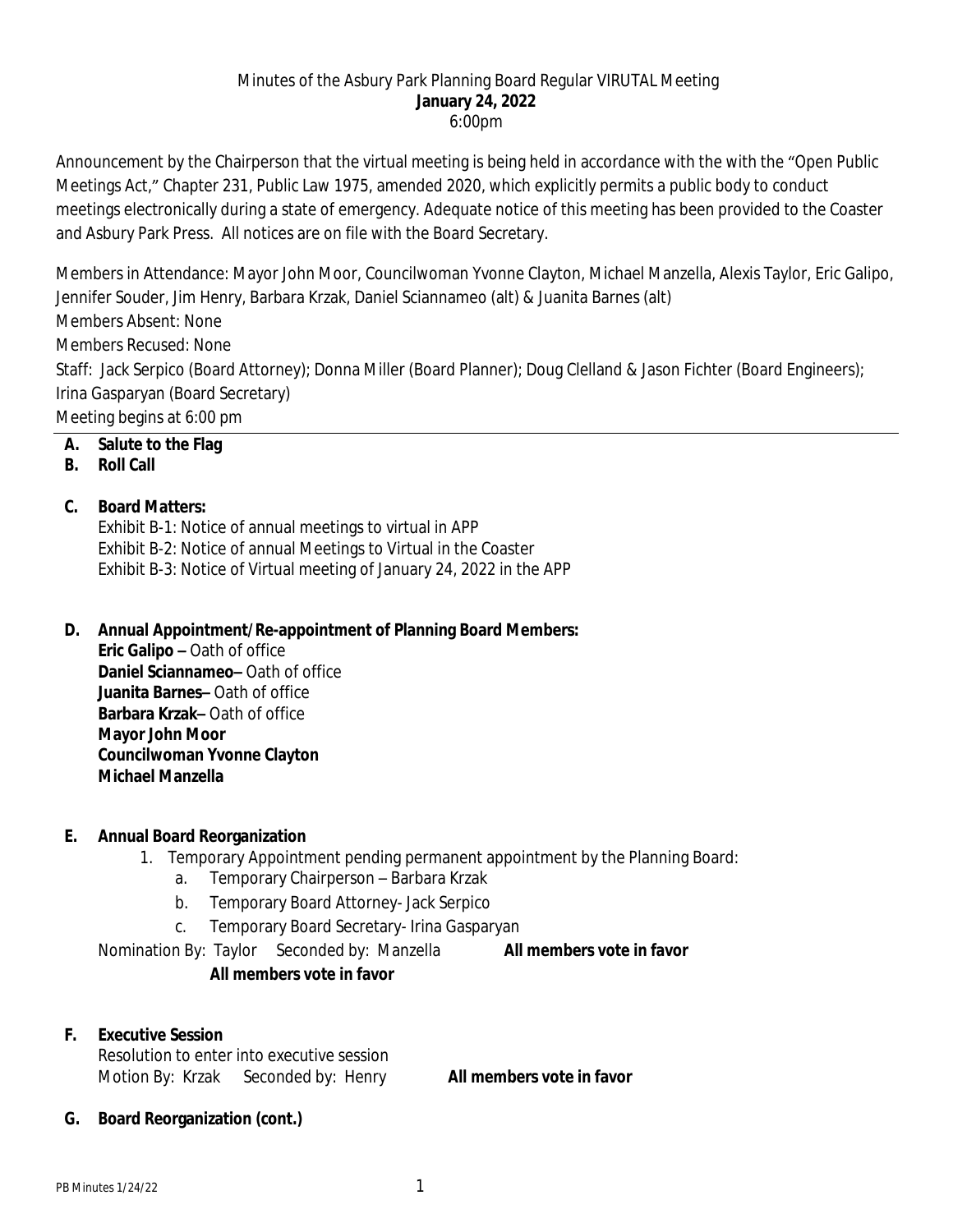2. Nominations and appointment for 2022 offices: Chairperson- Barbara Krzak

Nomination By: Galipo Seconded by: Henry **All members vote in favor**

Vice-Chairperson: Rick Lambert

Nomination By: Manzella Seconded by: Henry **All members vote in favor**

3. Nominations for Board Professionals for 2022: Board Secretary: Irina Gasparyan

Board Attorney: Jack Serpico

Conflict Attorney: Beekman Law Firm

Board Planner: Clark Caton Hintz

Conflict Board Planner: T&M Associates

Board Engineer: Insite Engineering

Conflict Board Engineer: T & M Associates

Board Recording Services: APTV

Nomination By: Krzak Seconded by: Manzella **All members vote in favor**

4. Committees: Design Review Committee: Members: Barbara Krzak, Rick Lambert, Eric Galipo Alternate: Alexis Taylor Nomination By: Krzak Seconded by: Moor **All members vote in favor**

By-Law Policy Committee: Members: Michael Manzella, Yvonne Clayton, Jim Henry Alternate: Eric Galipo Nomination By: Krzak Seconded by: Manzella **All members vote in favor**

Master Plan Committee Members: Barbara Krzak, Yvonne Clayton, Jennifer Souder Alternate: Eric Galipo Nomination By: Krzak Seconded by: Manzella **All members vote in favor**

5. 2022 Planning Board Official Newspapers: Asbury Park Press & The Coaster Newspapers **Motion By:** Krzak **Seconded by:** Henry **All members vote in favor**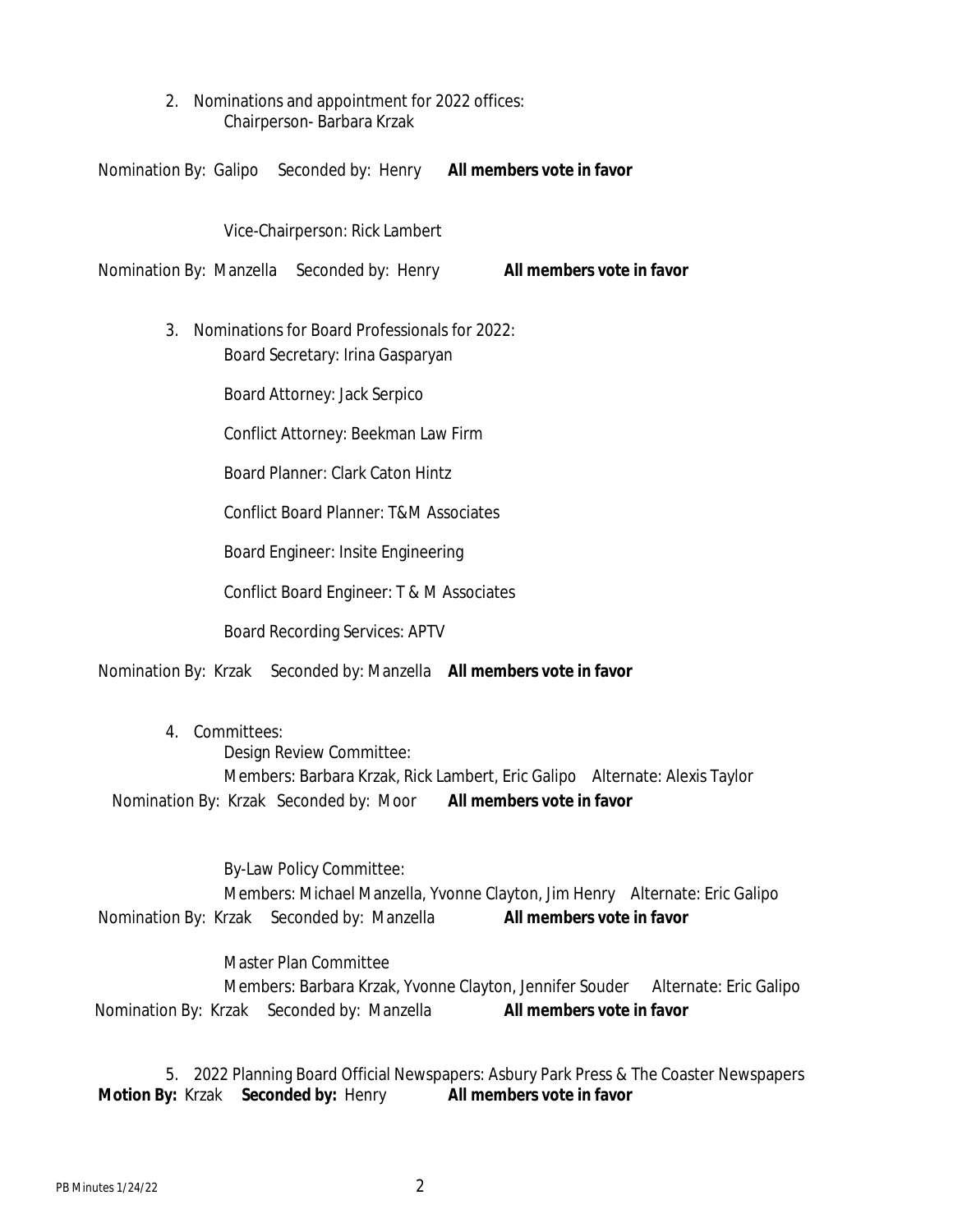#### **H. Minutes:**

1. Minutes of regular meeting of December 6, 2021 **Motion by:** Manzella **Seconded by:** Henry **All members vote in favor**

### **I. Resolutions:**

- **1. Interfaith Neighbors, Inc.,** 302 Akins Avenue, Block 1203, Lot 1 Edits: strike Taylor from voting members, confirm Galipo Abstain: Taylor, Souder  **Motion by:** Clayton **Seconded by:** Lambert **All eligible members vote in favor**
- **2. AP Shore Holdings, LLC,** 810-812 Main Street, Block 2602, Lot 2 Abstain: Moor, Clayton, Manzella **Motion by:** Krzak **Seconded by:** Henry **All eligible members vote in favor**
- **3. David B. Duncan, MD,** 1317-1319 Springwood Avenue, Block 1101, Lot 41 & 42 Abstain: Galipo, Souder, Lambert **Motion by:** Krzak **Seconded by:** Henry **All eligible members vote in favor**
- **4. 316 Main Avenue, LLC,** 316 Main Street, Block 2508, Lot 1
- **5. Linus Holding Corp. LLC,** 700 Bangs Avenue, Block 2508, Lot 2 **Motion to Table both resolutions to next meeting:** Henry **Seconded by:** Krzak **All eligible members vote in favor**

### **J. Discussion:**

#### 1. **PB 2022-01 Council Referral of Redevelopment Plan for 1201 Memorial Drive**

Eric Galipo has indicated that his home shared property line with property as part of the redevelopment plan. John Moor has recused himself from this application

Michele Alonso, licensed Planner for City of Asbury Park, sworn in Exhibit C-1: Resolution referring with attached Redevelopment plan

> Open to public Q's Close public Q's

Motion to open public comment: Henry 2<sup>nd</sup>: Lambert No public comment Motion to close public comment: Lambert 2<sup>nd</sup>: Henry

Serpico: Master Plan consistency, then comments Galipo: My perspective it is consistent w/ affordable housing, however, this does not appropriately transition in the residential area according to MP

Krzak: concern w setbacks of 0-5' & view corridors on  $4<sup>th</sup>$  &  $5<sup>th</sup>$  st.

Serpico: lets get comments by email & write in letter form to the Council

Sciannameo: second the concerns about setbacks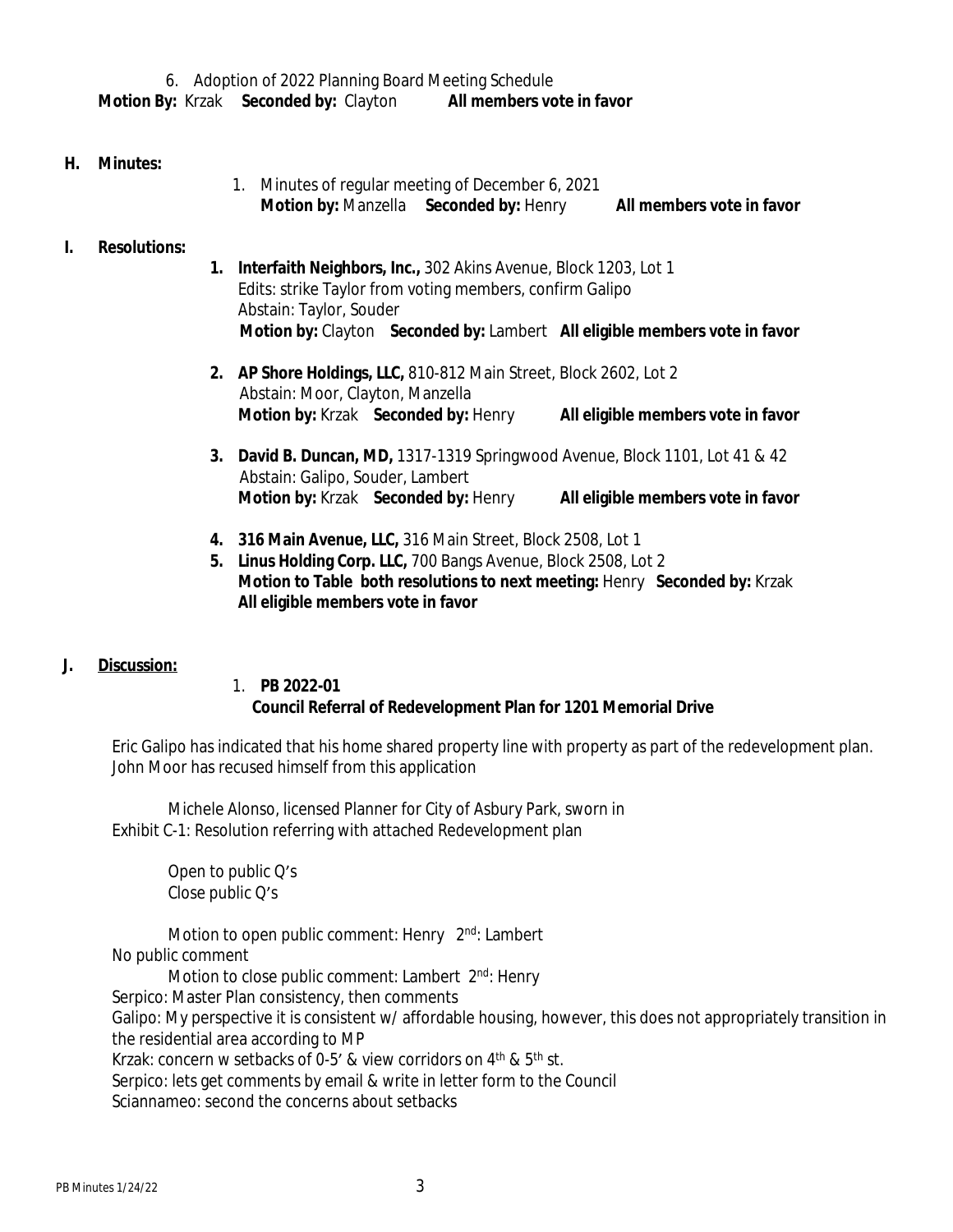Souder: second both Eric & Barbara concerns. Question about the energy star model- do they have to do both? How will that be defined or proven? Alonso: building dept and zoning dept Krzak: should include in the comments Manzella: comments about the height on Memorial Drive for the view corridors

### **Motion to further develop comments made by members and forward document to Council:** Manzella **Seconded by:** Souder **Recused:** John Moor **All other members vote in favor**

**Plan Recommended to Council with report & comments**

## **K. Applications:**

## **2. PB-2021-06**

### **649 Mattison, LLC,**

### **649 Mattison Avenue, Block 2505, Lot 9, CBD Redevelopment Area**

Andrew Karas, Attorney for applicant

Brian Zwarycz, Licensed Engineer for applicant, sworn in

Karas: Want to address a couple items before we get started. 1<sup>st</sup>- several references that property is in historic district. The building is not on the state or national register. It is located in a historic district. Standards in planners report that need to comply with dept of interior not applicable. Only building in that district is the Steinbeck building.

Donna Miller, board planner, sworn in

Miller: it is determination of our firm by john hatch our principal historic architect that this property is considered as listed in historic register. Properties

that are listed as "contributing" are regarded as historic property.

Karas:

Krzak: We really don't need to go down this path. Don't think you're going to convince Miller.

Serpico: impact significant because if it is in historic, then there's an issue with the windows that were replaced. Exhibit A-3: National Register of historic district

Krzak: Agree with Souder and lambert that if all contributing loses its character then will lose a historic district Serpico: I think the issue has been explored and up to the Board to determine how to proceed. We don't make any determination of an estoppel issue. If we vote in favor of Mr. Karas, then there is no issue with the windows, and move forward. If opt to agree with Planner, then historic guidelines apply and that windows should not have been removed, should have been replaced in kind.

Krzak: I do feel that whether the permits were rightfully issued is not our business

Karas: can be bifurcated whether windows were correctly done and whether the 2<sup>nd</sup> floor complies

Krzak: What are things that board could live with if we moved forward?

Galipo: repaint mullions, removal of what's been put in & restore unique pediments of windows. There are available photos of what was there.

Lambert: think it's unfortunate that approved drawings the way they were done. Think the applicant did what they were supposed to. Like the suggestion about the mullions. I think its really not right for us to expect all the elements to come back.

Karas: you have a DRC why don't we come up with some things and come back

### **Motion to carry application to 3/21/22 without further notice**: Manzella **Seconded by:** Henry